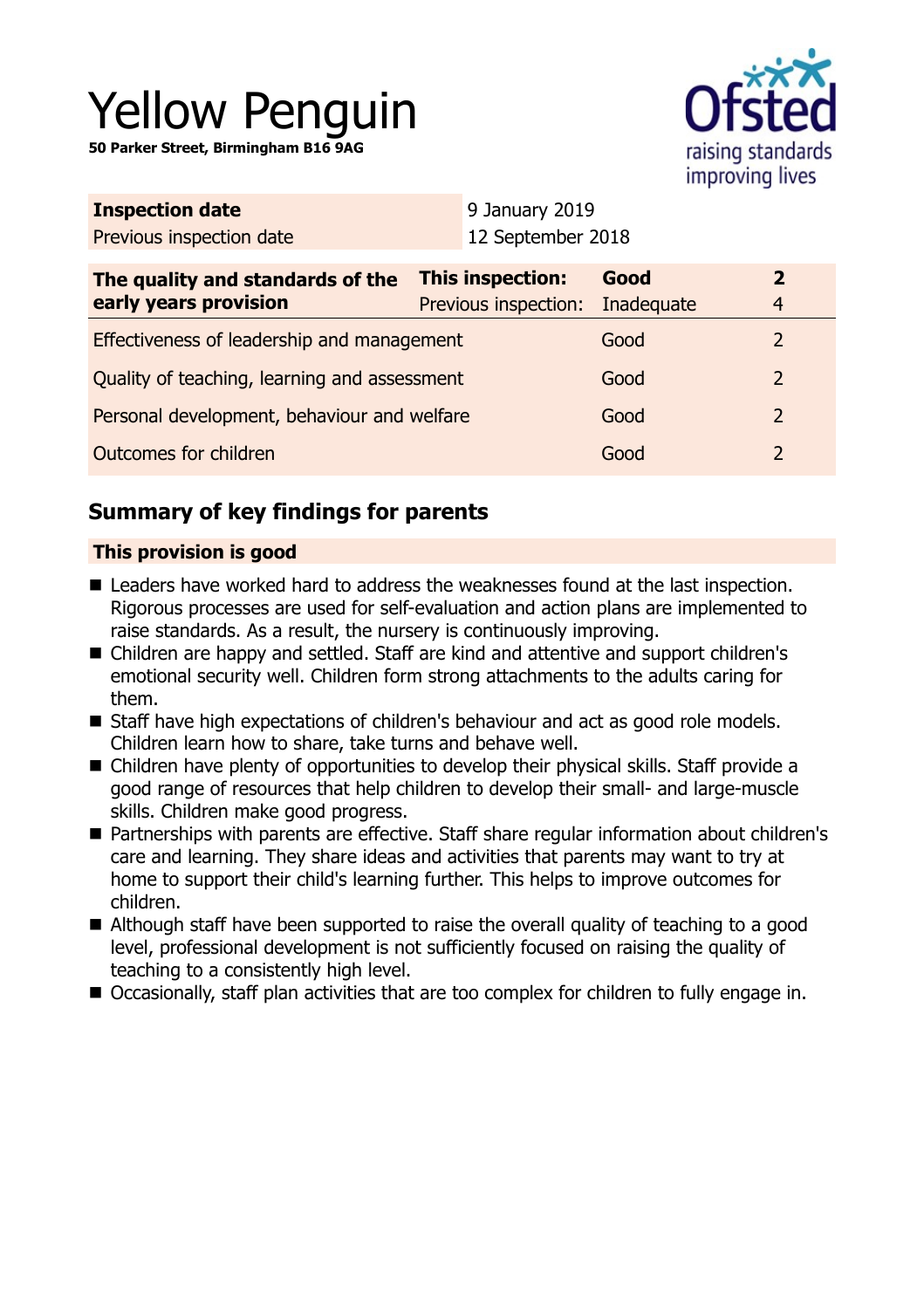## **What the setting needs to do to improve further**

## **To further improve the quality of the early years provision the provider should:**

- strengthen performance management and develop staff's practice even further to raise the standard of teaching to a consistently high level
- $\blacksquare$  review the planning and organisation of activities to provide experiences that consistently meet children's age-related needs.

## **Inspection activities**

- $\blacksquare$  The inspector observed the quality of teaching during activities inside and outdoors, and assessed the impact this has on children's learning.
- $\blacksquare$  The inspector looked at evidence of the suitability of staff working in the nursery.
- The inspector held a meeting with the provider, manager and deputy manager.
- $\blacksquare$  The inspector carried out a joint observation with the manager.
- $\blacksquare$  The inspector spoke with staff, parents and children during the inspection and took account of their views.

### **Inspector**

Trisha Turney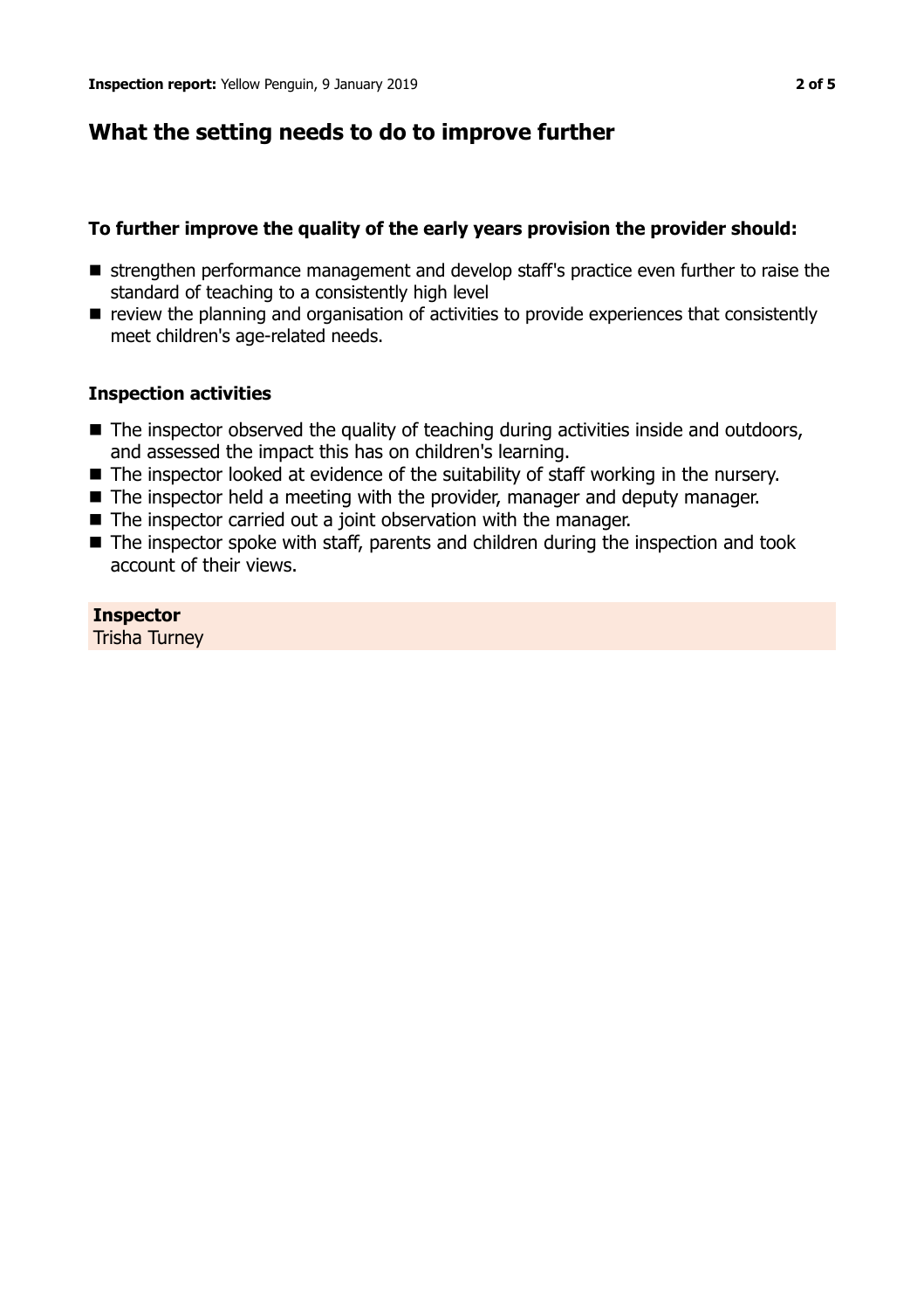# **Inspection findings**

## **Effectiveness of leadership and management is good**

A change of manager and dedicated commitment by all leaders and staff have led to a significant improvement in the quality of the provision since the last inspection. There is an organised and efficient management team in place. Since the last inspection, management has implemented detailed monitoring systems to check the overall quality of teaching and learning in the nursery. Staff benefit from supervisory sessions which are used to identify support, highlight training and meet their development needs. Effective observation and assessment procedures are used to help staff plan individual learning experiences for children. The manager monitors children's learning effectively to ensure any gaps in learning are identified and addressed. Safeguarding is effective. The manager and staff are well trained and have a thorough and up-to-date understanding of how to deal with any child protection concerns. They maintain a safe and secure environment for children.

### **Quality of teaching, learning and assessment is good**

Most staff are qualified and have a good understanding of how children learn and develop. They observe and assess children's levels of development accurately. Staff consider children's individual needs well to plan interesting activities, in order to support children's next steps in learning. Staff challenge children's physical abilities. Babies show determination and delight as staff support them to take first steps. Staff encourage older children to develop strong large-muscle skills. For example, staff introduce simple obstacle courses for children to run and manoeuvre wheeled toys around. Staff demonstrate and encourage children to use tools, such as scissors, to enhance their finger and hand movements.

#### **Personal development, behaviour and welfare are good**

The nursery environment is warm and welcoming. Staff support emotional development well. They offer plenty of cuddles and reassurance for babies, who play in a calm and peaceful environment. Children benefit from a gradual settling-in process if they are new to the nursery or when they move rooms. Staff promote healthy lifestyles well and ensure children have healthy, nutritious options for snacks and meals. Staff work well with external agencies to ensure that, where required, children receive the additional support they need.

#### **Outcomes for children are good**

Children are confident and curious learners. Older children are well prepared for the next stage of their education, including the move to school. Children are beginning to understand simple scientific concepts as they experiment to discover which objects sink or float. Younger children are beginning to develop early writing skills as they use their hands and fingers to make marks with paint. Babies begin to learn how to move their bodies to sit, crawl and stand to push wheeled toys. Children develop good independence and social skills. For example, they tidy away toys and sweep up soil and sand at the end of the session. They learn to play cooperatively and form friendships.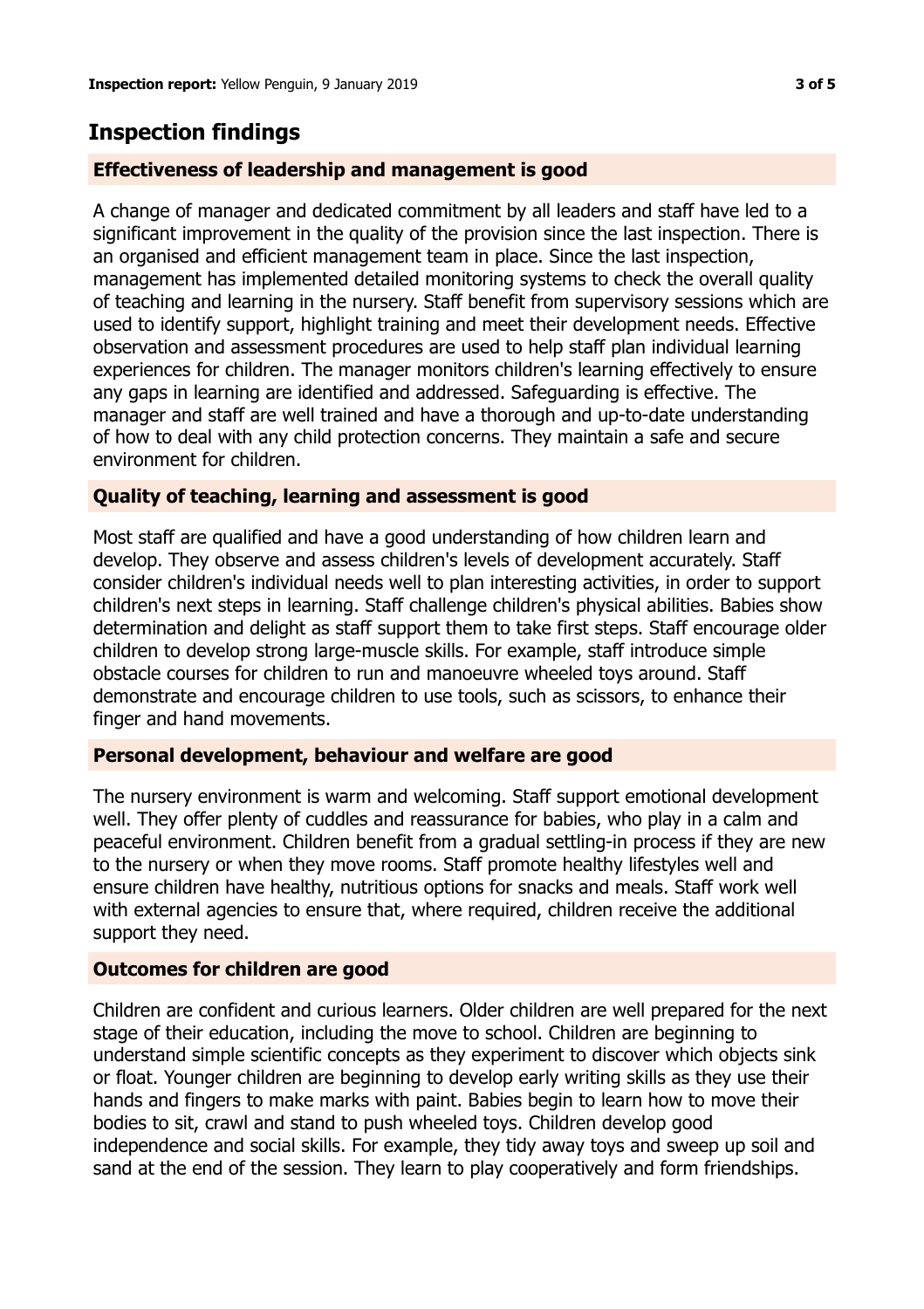## **Setting details**

| Unique reference number                             | EY543756                                                                             |
|-----------------------------------------------------|--------------------------------------------------------------------------------------|
| <b>Local authority</b>                              | Birmingham                                                                           |
| <b>Inspection number</b>                            | 10078971                                                                             |
| <b>Type of provision</b>                            | Full day care                                                                        |
| <b>Registers</b>                                    | Early Years Register, Compulsory Childcare<br>Register, Voluntary Childcare Register |
| Day care type                                       | Childcare on non-domestic premises                                                   |
| <b>Age range of children</b>                        | $0 - 8$                                                                              |
| <b>Total number of places</b>                       | 53                                                                                   |
| Number of children on roll                          | 62                                                                                   |
| Name of registered person                           | Parker Street Daycare Ltd                                                            |
| <b>Registered person unique</b><br>reference number | RP543755                                                                             |
| Date of previous inspection                         | 12 September 2018                                                                    |
| Telephone number                                    | 0121 448 2022                                                                        |

Yellow Penguin registered in 2017. The nursery employs 12 members of childcare staff. Of these, nine hold early years qualifications from level 2 to level 6. The nursery opens from Monday to Friday all year round. Sessions are from 7am to 6pm. The nursery provides funded early education for two-, three- and four-year-old children.

This inspection was carried out by Ofsted under sections 49 and 50 of the Childcare Act 2006 on the quality and standards of provision that is registered on the Early Years Register. The registered person must ensure that this provision complies with the statutory framework for children's learning, development and care, known as the early years foundation stage.

Any complaints about the inspection or the report should be made following the procedures set out in the quidance *Complaints procedure: raising concerns and making* complaints about Ofsted, which is available from Ofsted's website: www.ofsted.gov.uk. If you would like Ofsted to send you a copy of the guidance, please telephone 0300 123 4234, or email [enquiries@ofsted.gov.uk.](mailto:enquiries@ofsted.gov.uk)